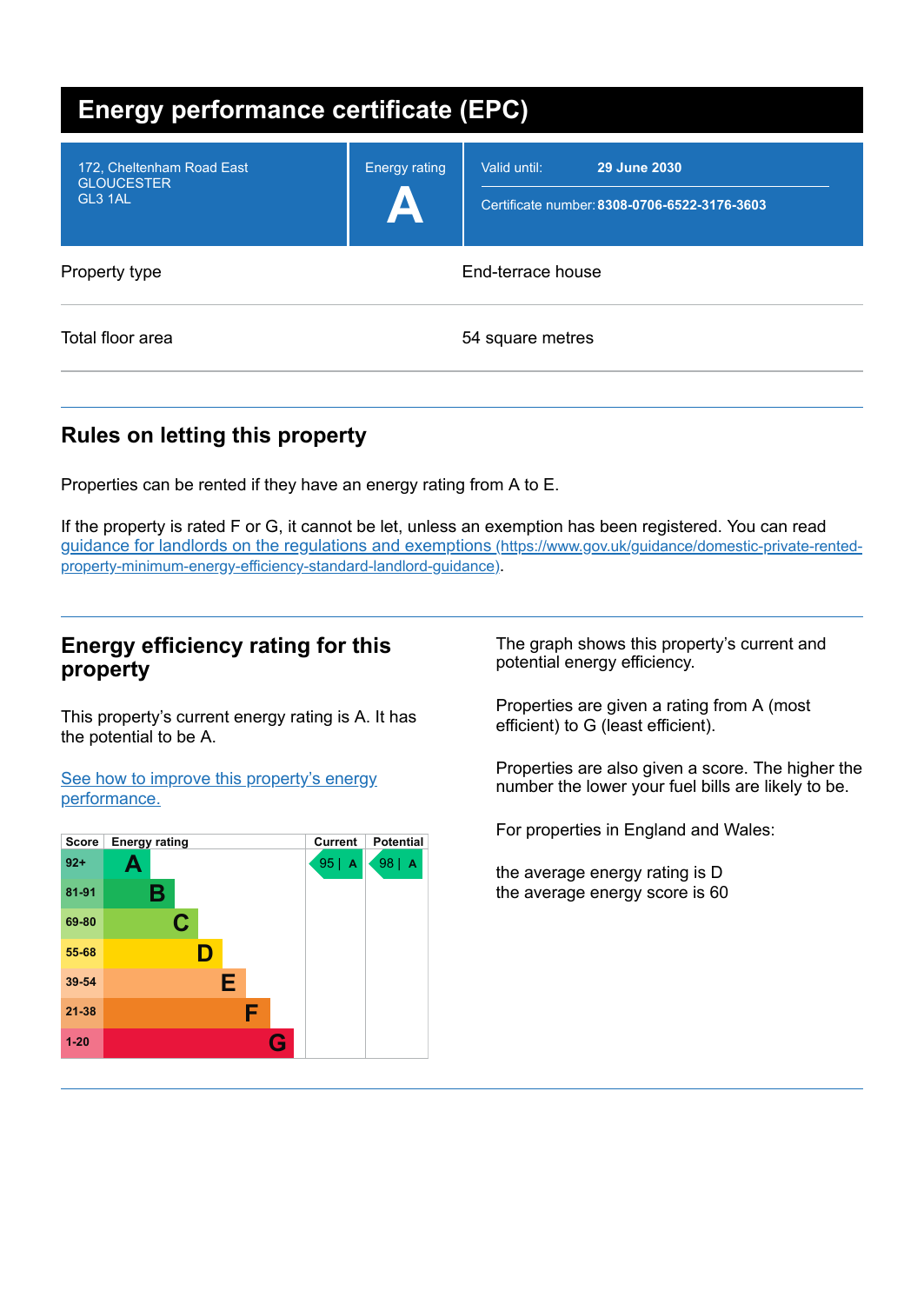## **Breakdown of property's energy performance**

This section shows the energy performance for features of this property. The assessment does not consider the condition of a feature and how well it is working.

Each feature is assessed as one of the following:

- very good (most efficient)
- good
- average
- poor
- very poor (least efficient)

When the description says "assumed", it means that the feature could not be inspected and an assumption has been made based on the property's age and type.

| <b>Feature</b>       | <b>Description</b>                          | Rating    |
|----------------------|---------------------------------------------|-----------|
| Wall                 | Cavity wall, as built, insulated (assumed)  | Good      |
| Roof                 | Pitched, 350 mm loft insulation             | Very good |
| Window               | Fully double glazed                         | Average   |
| Main heating         | Boiler and radiators, mains gas             | Good      |
| Main heating control | Programmer, room thermostat and TRVs        | Good      |
| Hot water            | From main system                            | Good      |
| Lighting             | Low energy lighting in 71% of fixed outlets | Very good |
| Floor                | Solid, no insulation (assumed)              | N/A       |
| Secondary heating    | None                                        | N/A       |

#### **Low and zero carbon energy sources**

Low and zero carbon energy sources release very little or no CO2. Installing these sources may help reduce energy bills as well as cutting carbon emissions. The following low or zero carbon energy sources are installed in this property:

• Solar photovoltaics

### **Primary energy use**

The primary energy use for this property per year is 11 kilowatt hours per square metre (kWh/m2).

## **Additional information**

Additional information about this property:

PVs or wind turbine present on the property (England, Wales or Scotland) The assessment does not include any feed-in tariffs that may be applicable to this property.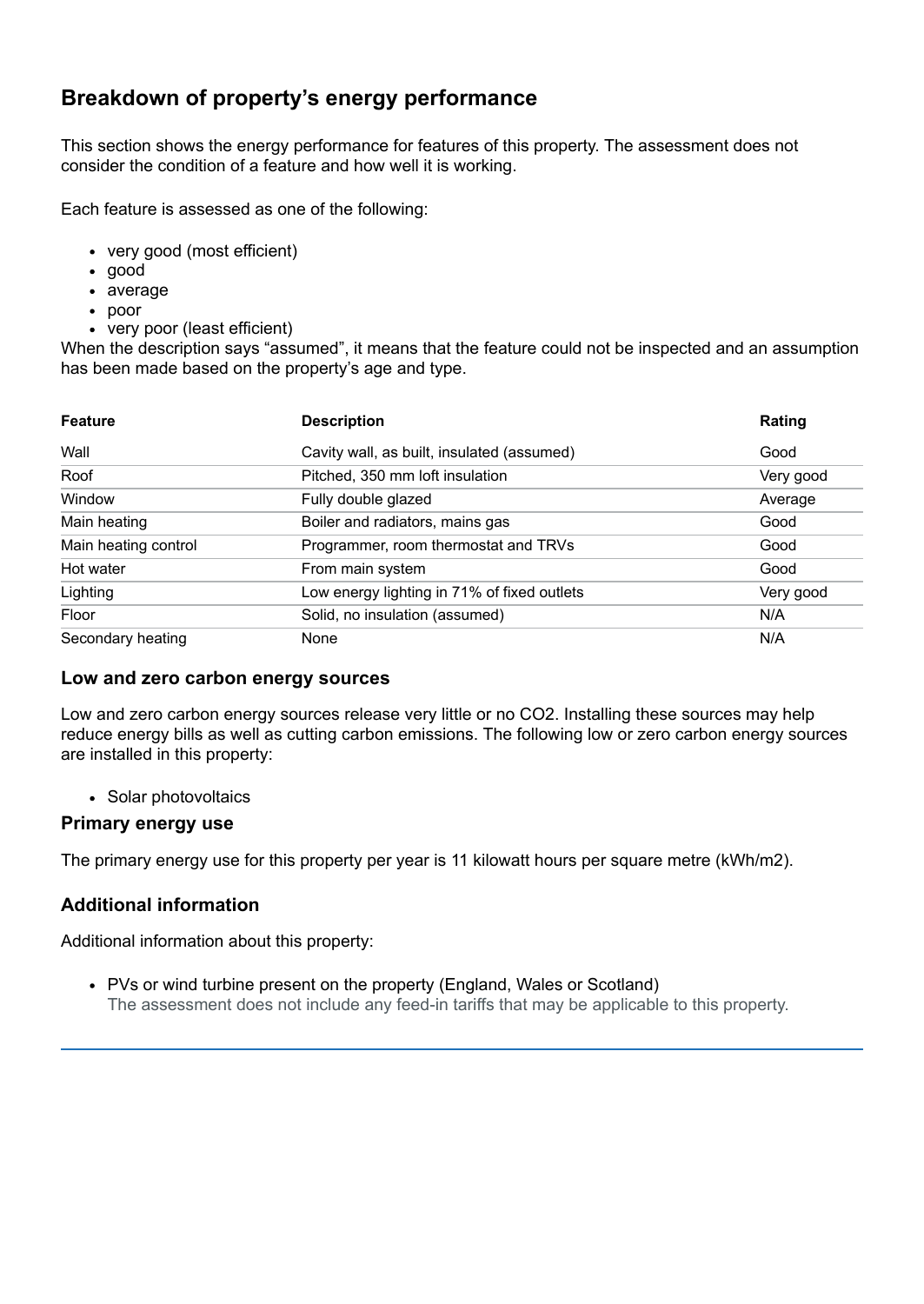| <b>Environmental impact of this</b><br>property                                                        |                             | This property produces                                                                                                                        | 0.2 tonnes of CO2      |
|--------------------------------------------------------------------------------------------------------|-----------------------------|-----------------------------------------------------------------------------------------------------------------------------------------------|------------------------|
| This property's current environmental impact<br>rating is A. It has the potential to be A.             |                             | This property's potential<br>production                                                                                                       | $-0.2$ tonnes of $CO2$ |
| Properties are rated in a scale from A to G<br>based on how much carbon dioxide (CO2) they<br>produce. |                             | By making the recommended changes, you<br>could reduce this property's CO2 emissions by<br>0.4 tonnes per year. This will help to protect the |                        |
| Properties with an A rating produce less CO2                                                           |                             | environment.                                                                                                                                  |                        |
| than G rated properties.                                                                               |                             | Environmental impact ratings are based on<br>assumptions about average occupancy and                                                          |                        |
| An average household<br>produces                                                                       | 6 tonnes of CO <sub>2</sub> | energy use. They may not reflect how energy is<br>consumed by the people living at the property.                                              |                        |

# <span id="page-2-0"></span>**How to improve this property's energy performance**

Making any of the recommended changes will improve this property's energy efficiency.

If you make all of the recommended changes, this will improve the property's energy rating and score from A (95) to A (98).

| <b>Recommendation</b>             | <b>Typical installation cost</b> | <b>Typical yearly saving</b> |
|-----------------------------------|----------------------------------|------------------------------|
| 1. Floor insulation (solid floor) | £4.000 - £6.000                  | £26                          |
| 2. Low energy lighting            | £10                              | £12                          |
| 3. Solar water heating            | £4,000 - £6,000                  | £25                          |

## **Paying for energy improvements**

Find energy grants and ways to save energy in your home. [\(https://www.gov.uk/improve-energy-efficiency\)](https://www.gov.uk/improve-energy-efficiency)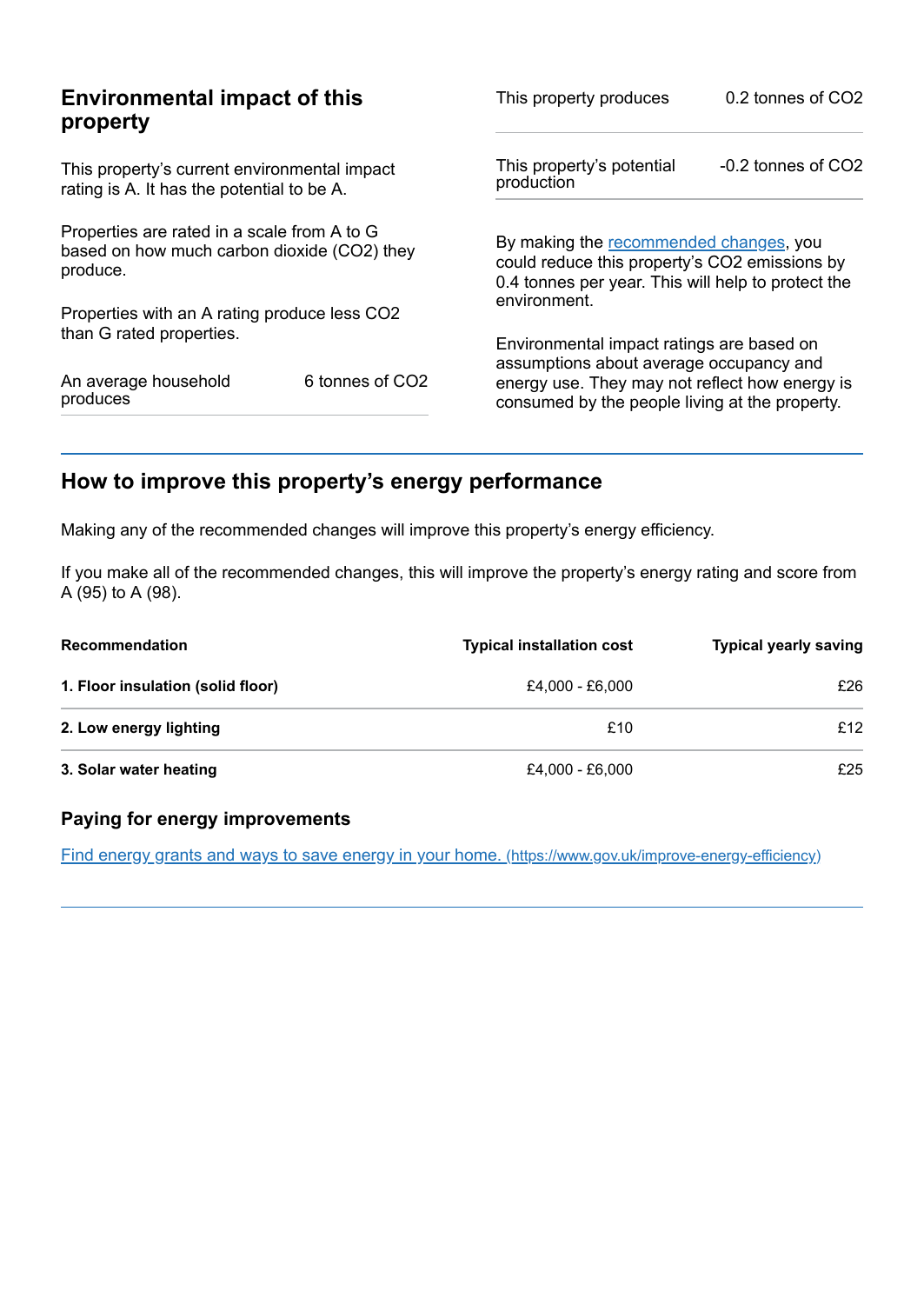## **Estimated energy use and potential savings**

| Estimated yearly energy<br>cost for this property | £460 |
|---------------------------------------------------|------|
| Potential saving                                  | £63  |

The estimated cost shows how much the average household would spend in this property for heating, lighting and hot water. It is not based on how energy is used by the people living at the property.

The estimated saving is based on making all of the [recommendations](#page-2-0) in how to improve this property's energy performance.

For advice on how to reduce your energy bills visit Simple Energy Advice [\(https://www.simpleenergyadvice.org.uk/\)](https://www.simpleenergyadvice.org.uk/).

#### **Heating use in this property**

Heating a property usually makes up the majority of energy costs.

#### **Estimated energy used to heat this property**

| Space heating | 4501 kWh per year |
|---------------|-------------------|
| Water heating | 1866 kWh per year |

#### **Potential energy savings by installing insulation**

The assessor did not find any opportunities to save energy by installing insulation in this property.